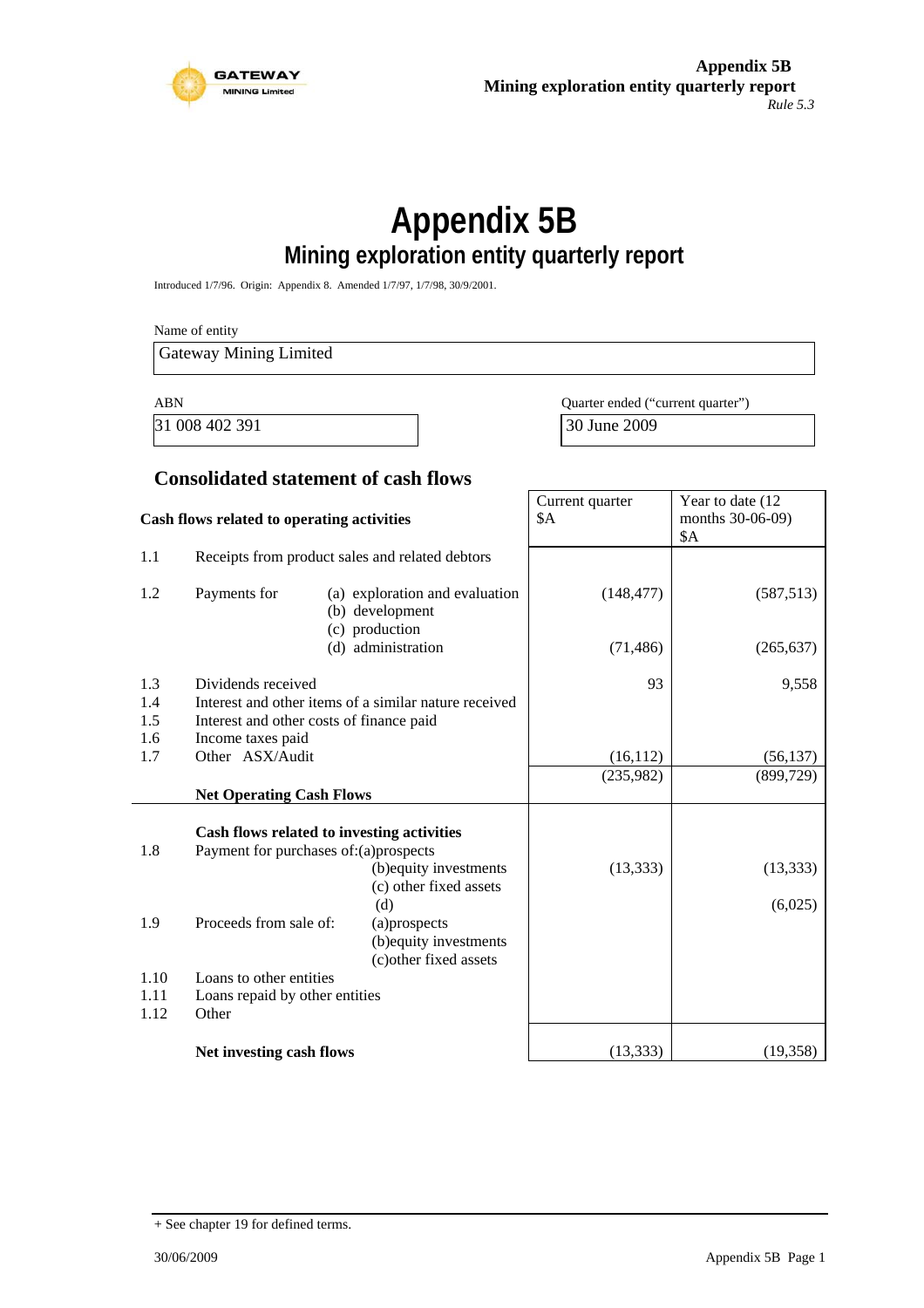

|              |                                                                                     | Current quarter | Year to date (12)              |
|--------------|-------------------------------------------------------------------------------------|-----------------|--------------------------------|
|              |                                                                                     | \$A             | months 30-06-09)<br><b>\$A</b> |
| 1.13         | Total operating and investing cash flows (brought<br>forward)                       | (249,315)       | (919, 087)                     |
|              | Cash flows related to financing activities                                          |                 |                                |
| 1.14         | Proceeds from issues of shares, options, etc.                                       |                 | 800,000                        |
| 1.15         | Proceeds from sale of forfeited shares                                              |                 |                                |
| 1.16         | Proceeds from borrowings                                                            |                 |                                |
| 1.17         | Repayment of borrowings                                                             |                 |                                |
| 1.18         | Dividends paid                                                                      |                 |                                |
| 1.19         | Other (provide details if material)                                                 |                 | (58,000)                       |
|              | Net financing cash flows                                                            |                 | 742,000                        |
|              |                                                                                     |                 |                                |
|              | Net increase (decrease) in cash held                                                | (249,315)       | (177,087)                      |
| 1.20<br>1.21 | Cash at beginning of quarter/year to date<br>Exchange rate adjustments to item 1.20 | 482,731         | 410,503                        |
| 1.22         | Cash at end of quarter                                                              | 233,416         | 233,416                        |

### **Payments to directors of the entity and associates of the directors Payments to related entities of the entity and associates of the related entities**

|      |                                                                  | Current quarter<br>\$A |
|------|------------------------------------------------------------------|------------------------|
| 1.23 | Aggregate amount of payments to the parties included in item 1.2 | 30,266                 |
| 1.24 | Aggregate amount of loans to the parties included in item 1.10   |                        |
|      |                                                                  |                        |

1.25 Explanation necessary for an understanding of the transactions

#### **Non-cash financing and investing activities**

2.1 Details of financing and investing transactions which have had a material effect on consolidated assets and liabilities but did not involve cash flows

2.2 Details of outlays made by other entities to establish or increase their share in projects in which the reporting entity has an interest

<sup>+</sup> See chapter 19 for defined terms.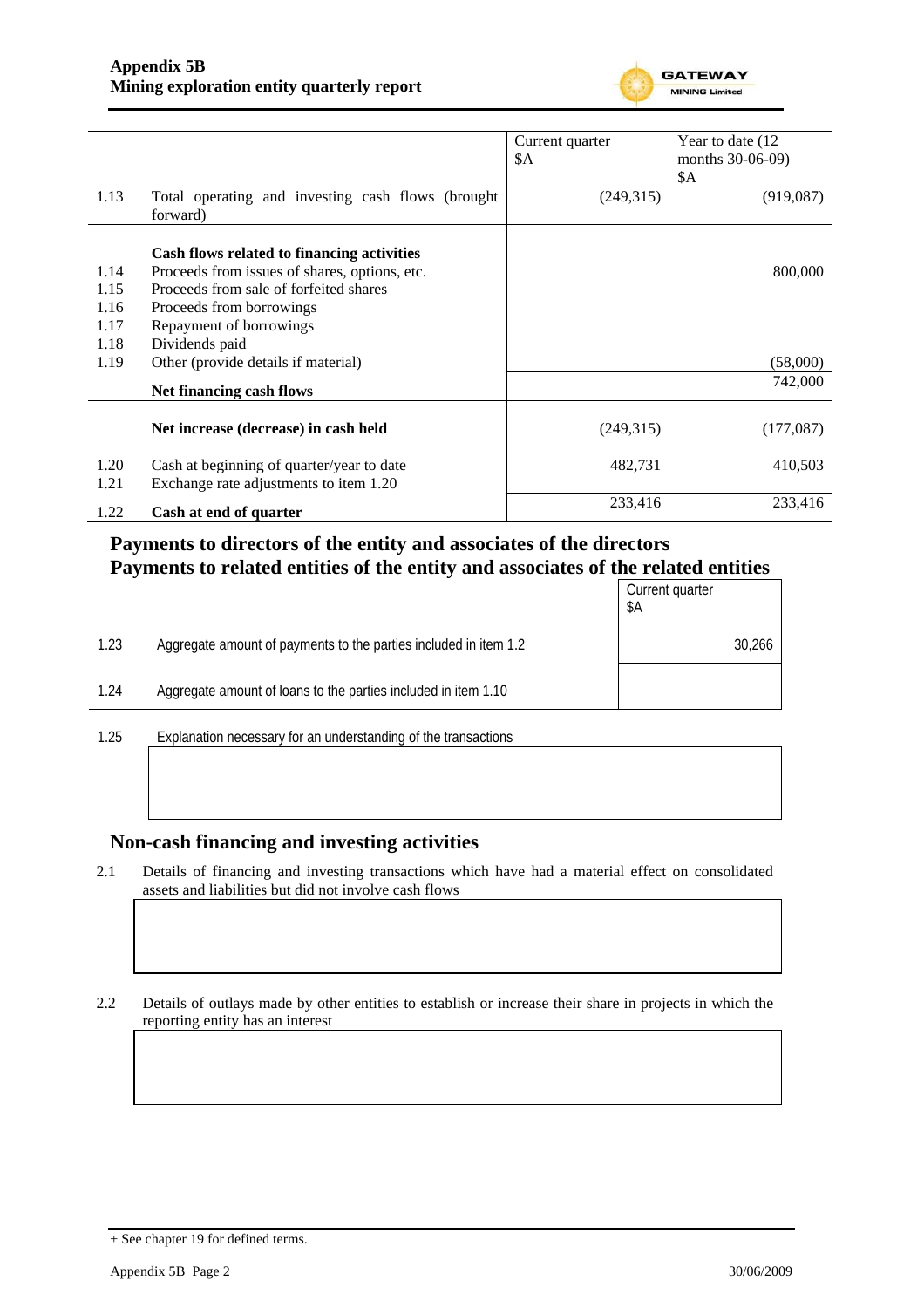

### **Financing facilities available**

*Add notes as necessary for an understanding of the position.* 

|     |                             | Amount available<br>\$A'000 | Amount used<br>\$A'000 |
|-----|-----------------------------|-----------------------------|------------------------|
| 3.1 | Loan facilities             |                             |                        |
| 3.2 | Credit standby arrangements |                             |                        |
|     |                             |                             |                        |

### **Estimated cash outflows for next quarter**

|     |                            | \$A     |
|-----|----------------------------|---------|
| 4.1 | Exploration and evaluation | 160,000 |
|     |                            |         |
| 4.2 | Development                |         |
|     |                            |         |
|     |                            | 160,000 |
|     | <b>Total</b>               |         |

# **Reconciliation of cash**

| Reconciliation of cash at the end of the quarter (as<br>shown in the consolidated statement of cash flows) to<br>the related items in the accounts is as follows. |                                                  | Current quarter<br>\$A | Previous quarter<br>\$A |
|-------------------------------------------------------------------------------------------------------------------------------------------------------------------|--------------------------------------------------|------------------------|-------------------------|
| 5.1                                                                                                                                                               | Cash on hand and at bank                         | 233,416                | 482,731                 |
| 5.2                                                                                                                                                               | Deposits at call                                 |                        |                         |
| 5.3                                                                                                                                                               | Bank overdraft                                   |                        |                         |
| 5.4                                                                                                                                                               | Other (provide details)                          |                        |                         |
|                                                                                                                                                                   | <b>Total: cash at end of quarter</b> (item 1.22) | 233,416                | 482.731                 |

### **Changes in interests in mining tenements**

|     |                                                                     | Tenement reference                                                                                                             | Nature of<br>interest<br>(note (2)) | Interest at<br>beginning<br>of quarter | Interest at<br>end of<br>quarter |
|-----|---------------------------------------------------------------------|--------------------------------------------------------------------------------------------------------------------------------|-------------------------------------|----------------------------------------|----------------------------------|
| 6.1 | Interests in mining<br>tenements relinquished,<br>reduced or lapsed | P53/1325 to 1329.<br>P57/1132, 1156 to 1162,<br>1165,1166<br>P53/1303 to 1306,<br>P57/1133, 1136, 1163,<br>1164, 1167 to 1170, |                                     | 75%<br>100\%                           | $0\%$<br>$0\%$                   |
| 6.2 | Interests in mining<br>tenements acquired or<br>increased           |                                                                                                                                |                                     |                                        |                                  |

<sup>+</sup> See chapter 19 for defined terms.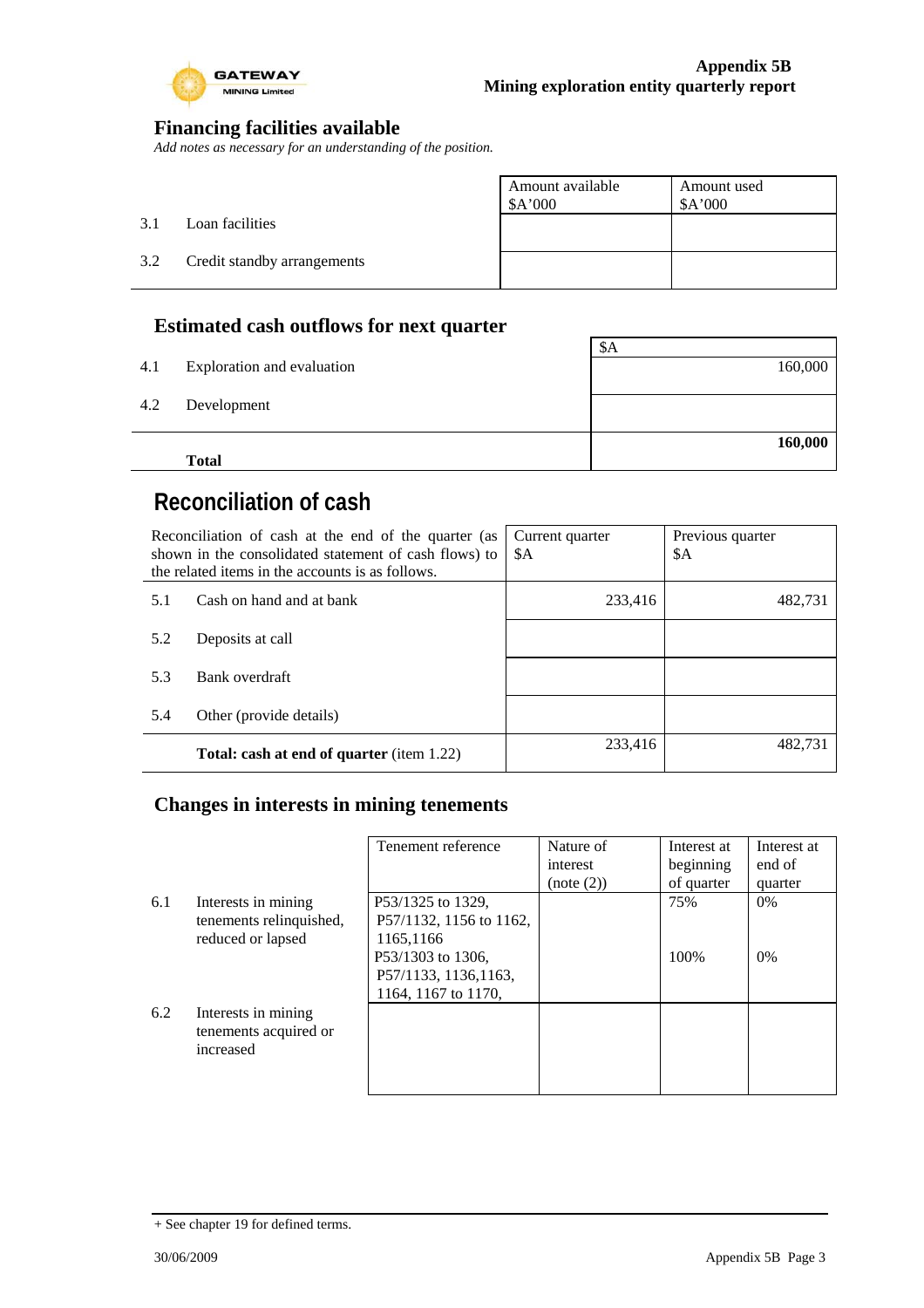

#### **Issued and quoted securities at end of current quarter**

*Description includes rate of interest and any redemption or conversion rights together with prices and dates.* 

|      |                                     | Total number | Number quoted | Issue price per    | Amount paid up per    |
|------|-------------------------------------|--------------|---------------|--------------------|-----------------------|
|      |                                     |              |               | security (see note | security (see note 3) |
|      |                                     |              |               | $3)$ (cents)       | (cents)               |
| 7.1  | Preference                          |              |               |                    |                       |
|      | <sup>+</sup> securities             |              |               |                    |                       |
|      | (description)                       |              |               |                    |                       |
| 7.2  | Changes during                      |              |               |                    |                       |
|      | quarter                             |              |               |                    |                       |
|      | (a) Increases                       |              |               |                    |                       |
|      | through issues                      |              |               |                    |                       |
|      | (b) Decreases                       |              |               |                    |                       |
|      | through returns of                  |              |               |                    |                       |
|      | capital, buy-                       |              |               |                    |                       |
|      | backs,                              |              |               |                    |                       |
|      | redemptions                         |              |               |                    |                       |
| 7.3  | <sup>+</sup> Ordinary               | 110,122,962  | 110,122,962   |                    |                       |
|      | securities                          |              |               |                    |                       |
|      |                                     |              |               |                    |                       |
| 7.4  | Changes during                      |              |               |                    |                       |
|      | quarter                             |              |               |                    |                       |
|      | (a) Increases                       |              |               |                    |                       |
|      | through issues                      |              |               |                    |                       |
|      | (b) Decreases<br>through returns of |              |               |                    |                       |
|      | capital, buy-backs                  |              |               |                    |                       |
| 7.5  | <sup>+</sup> Convertible            |              |               |                    |                       |
|      | debt securities                     |              |               |                    |                       |
|      | (description)                       |              |               |                    |                       |
| 7.6  | Changes during                      |              |               |                    |                       |
|      | quarter                             |              |               |                    |                       |
|      | (a) Increases                       |              |               |                    |                       |
|      | through issues                      |              |               |                    |                       |
|      | (b) Decreases                       |              |               |                    |                       |
|      | through securities                  |              |               |                    |                       |
|      | matured,                            |              |               |                    |                       |
|      | converted                           |              |               |                    |                       |
| 7.7  | <b>Options</b>                      | 4,000,000    |               | Exercise price     | Expiry date           |
|      | (description and                    |              |               |                    |                       |
|      | conversion factor)                  |              |               | 30 cents           | 30 November 2011      |
| 7.8  | Issued during                       |              |               |                    |                       |
|      | quarter                             |              |               |                    |                       |
| 7.9  | <b>Exercised</b> during             |              |               |                    |                       |
|      | quarter                             |              |               |                    |                       |
| 7.10 | Expired during                      |              |               |                    |                       |
| 7.11 | quarter                             |              |               |                    |                       |
|      | <b>Debentures</b><br>(totals only)  |              |               |                    |                       |
| 7.12 | <b>Unsecured notes</b>              |              |               |                    |                       |
|      | (totals only)                       |              |               |                    |                       |
|      |                                     |              |               |                    |                       |

<sup>+</sup> See chapter 19 for defined terms.